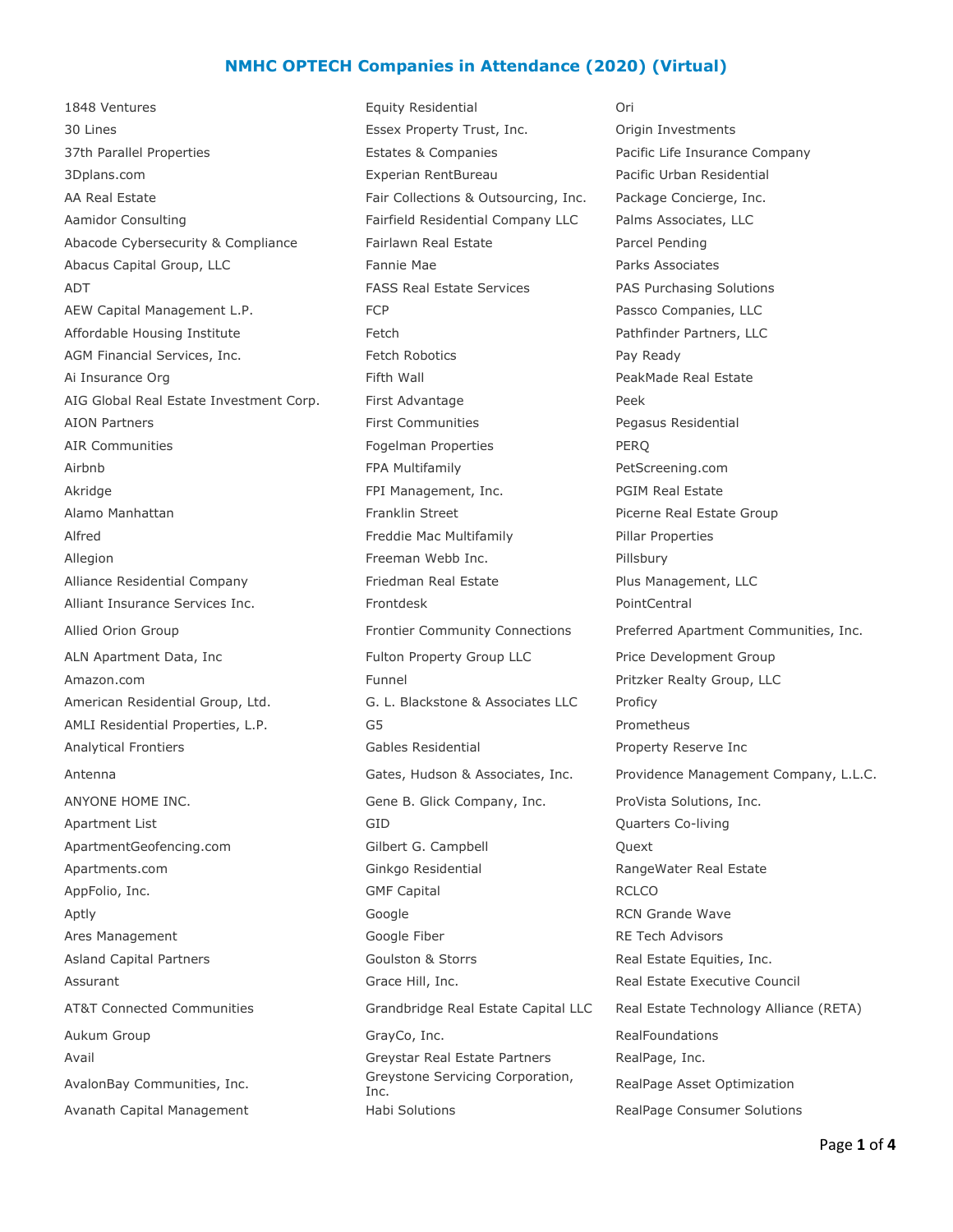Avenue5 Residential LLC **Haley Real Estate Group** RealPage Resident Services Avison Young Hamilton Point Investments, LLC RealPage Utility Management Barings **Hamilton Zanze** Hamilton Zanze RealPage Vendor Management Basis Investment Group Theorem HappyCo HappyCo Realty Center Management, Inc. BBC BBC Harbor Group International RealtyCom Partners, LLC Bedrock Real Estate Investors The Trail value Beekin **Example 20 Teek in the Capital HASTA Capital** Realtill Realty Investors, LP Beekin, Inc. **Example 20 Inc.** Haven Connect **RedPeak Properties LLC** Beekman Advisors, Inc. The Capital Group, LLC Heitman Redwood Capital Group, LLC Bel Air Internet **Example 2** HelloPackage Redwood Living, Inc. Bell Partners **Example 20 Tell Partners** HG Fenton Company **Regions Bank** Berkadia HHHunt RE-ISAC Berkshire Residential Investments Highmark Residential Related BetterBot **Example 2 The Hillwood Multifamily, L.P.** Rent Dynamics Beztak Properties and the Hines Rent Manager Rent Manager BH Equities, LLC **Example 20** Holland & Knight, LLP RentCaddy Bilt Technologies and the Holland Partner Group RentCheck BlackRock Homebase Rentgrata Blanton Turner Turner and Turner Hoover Slovacek LLP and Rentivity Blaze Partners **Example 2** HousingTech Ventures, LLC Rently Block Real Estate Services The RentPath HQ Capital Real Estate, LP RentPath Blueport **Example 2 and Hubacher Ames & Taylor, PLLC** Resident Interface by Hunter Warfield Bluerock i3 ResMan Bluerock Real Estate, LLC in the approximation of the iApartments and the state of the Respage Bluerock Residential REIT **ICS Advanced Technologies** RET Ventures Boingo Wireless **IMT** Residential **Rhino** Boingo Wireless, Inc. The Society of the Moore, Inhabit IO and Richardson & Moore, LLC Bozzuto **Invesco Real Estate** Rivergate KW Management Bozzuto Management Company **InvestRes Rose Associates, Inc. Rose Associates**, Inc. BRE Global and a series of the contract of the IOTAS, Inc. The RPM and RPM and RPM and RPM and RPM Bridge Investment Group **IRET** IRET Ryan Companies Bright Power **Isabella Services LLC** Ryan Companies US Inc. Brilliant **Ivanhoé Cambridge Inc.** SafeRent Solutions Broadband Communities Magazine The SMITH Safety NetAccess, Inc. Broadtree Residential The Same Sefferson Apartment Group SAM Residential Brookfield Properties and SARES REGIS Group BSR Trust **Security Properties Residential** JLB Partners Security Properties Residential Buckingham Companies The Suckingham Companies The Sentinel Real Estate Corporation ButterflyMX John Burns Real Estate Consulting Sequoia Equities Buyers Access **Shadow Ventures** John M. Corcoran & Company Shadow Ventures CA Ventures **CA Ventures** CA Ventures **CA Ventures** Shea Properties **Shea** Properties Cagan Management Group, Inc. Joshua Tree Conference Group Sherman Residential Caliber Living, LLC **Shore Properties** JPI 30 and Shore To Shore Properties Camber Creek JPMorgan Chase - Commercial Real Estate SightPlan

Harvard T.H. Chan School of Public<br>Health Camden Property Trust Tust The State of Judith Lawrence Advisors Silver Companies

Cable Contract Negotiation Group, LLC Jonathan Rose Companies Sheppard, Mullin, Richter & Hampton LLP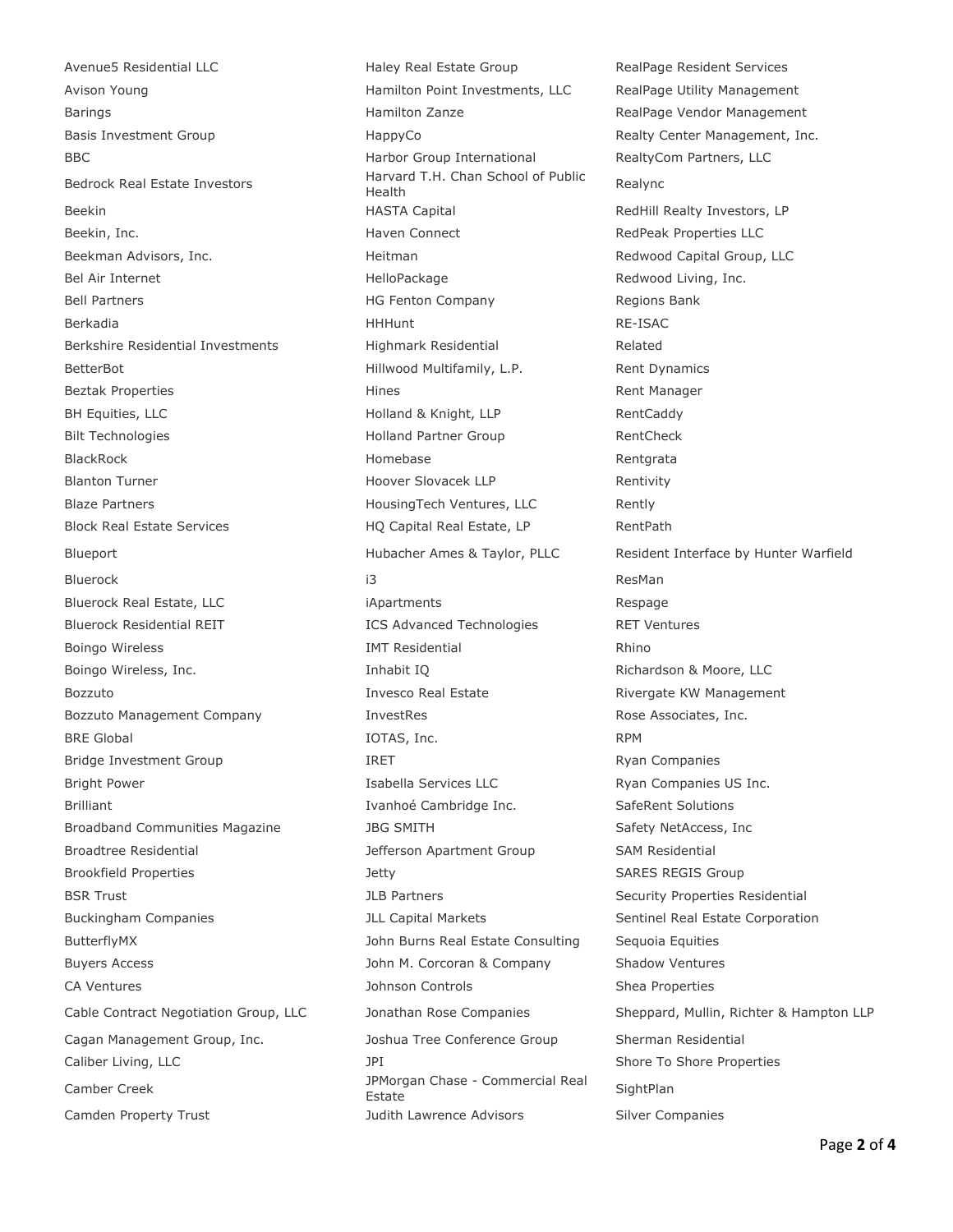Capital One Multifamily Finance **Kairoi Residential** Simpson Housing LLLP CAPREIT, Inc. **Simpson Property Group LP Kairos IoT** Simpson Property Group LP CardConnect **CardConnect** CardConnect **Kane Realty Corporation** Single Digits, Inc. Cardinal Group Companies **Karlin Real Estate, LLC** Skywire Holdings Inc., dba GiGstreem Career Options **Kasa Living, Inc.** Smart Growth America Career Options America Carmel Partners, Inc. The Carmel Partners, Inc. The Carmel Partners, Inc. The SmartRent Carroll Organization **KETTLER** Smiota Carter Haston Holdings, LLC **Kim Senn Consulting LLC** Snell Properties Carter Multifamily Fund Management Co LLC Kingsley, a Grace Hill Company Sparx.ai Casey Development Ltd. **Knock** Spectrum Community Solutions **Casey** Development Ltd. Casoro Group **Casoro Group Casoro Casoro Casoro Casoro Casoro Casoro Casoro Casoro Casoro Casoro Casoro Casoro C** Catalyst Housing Group The Rotarides Developers Star Building Group Cathartes **Cathartes** Cathartes **KTGY Architecture + Planning** Starry, Inc. CBRE CBRE CONSERVERSITY CONSERVERS CONSERVERSITY OF LAB Realty Advisors, LLP Cass Stay Gia CEDARst **LaSalle Investment Management,** Century 21 Connect Realty **Sterling Trust** Latch Sterling Trust CenturyLink **CENTIFY COR Incorporated** Steven Scott Management, Inc. CF Real Estate Services LLC and LeaseHawk LeaseHawk Stirling Properties, LLC Charger Ventures **Charger Ventures** Charger Ventures **Charger Ventures** Charger Ventures Checkpoint ID **Stratis IOT** Checkpoint ID **Legacy Partners** Stratis IOT Chicago Title Legend Management Group, LLC StreetLights Residential Cibola Creative LG Electronics, USA SuiteSpot Technology City Club Apartments Lifestyle Communities Swift Bunny Civitas Capital Group Lincoln Property Company Taurus Investment Holdings CKT Development Company LinnellTaylor Marketing Terra Search Partners Clark Ventures, LLC Lir Holdings LLC Texas Apartment Association Clear Capital, LLC Liv Communities The Bainbridge Companies Cloud5 Communications LivCor, LLC The Bozzuto Group Comcast **LIVEbe** LIVEbe The Brooksville Company Commercial Investment Properties Lloyd Companies The Collier Companies CommScope LMC, A Lennar Company The ConAm Group Communications Consulting Group Lonestar Development Partners The Dolben Company Comunidad Partners **Long and Foster** The Dolben Company, Inc. con.jun.ction and the Luminous Luminous Controller Engineering The Habitat Company Connect **Luxer One Package Lockers** The Home Depot Multifamily Conservation Labs, Inc. The Irvine Company Apartment Conservice Utility Management & Billing MAA MAA The Kaplan Companies Consolidated Smart Systems Madera Equity The Laramar Group, LLC CONTI Organization **Magnolia Capital** The Management Group LLC Continental Properties Company, Inc. Manatt, Phelps & Phillips, LLP The Morgan Group, Inc. Continental Realty Corporation Mandel Group, Inc. The NRP Group Continental Realty Group **Manulife Investment Management** The Preiss Company Continential Properties, Inc. The RADCO Companies The RADCO Companies ContraVest Development Partners Marcus & Millichap The Scion Group CORT Maxus Properties, Inc. The Solomon Organization Cortland MAXX Properties The Sterling Group, Inc.

CoStar Group **McDonald Telecom Consulting LLC** TheGuarantors

Steadfast Apartment REIT, Inc. Communities 'IAC